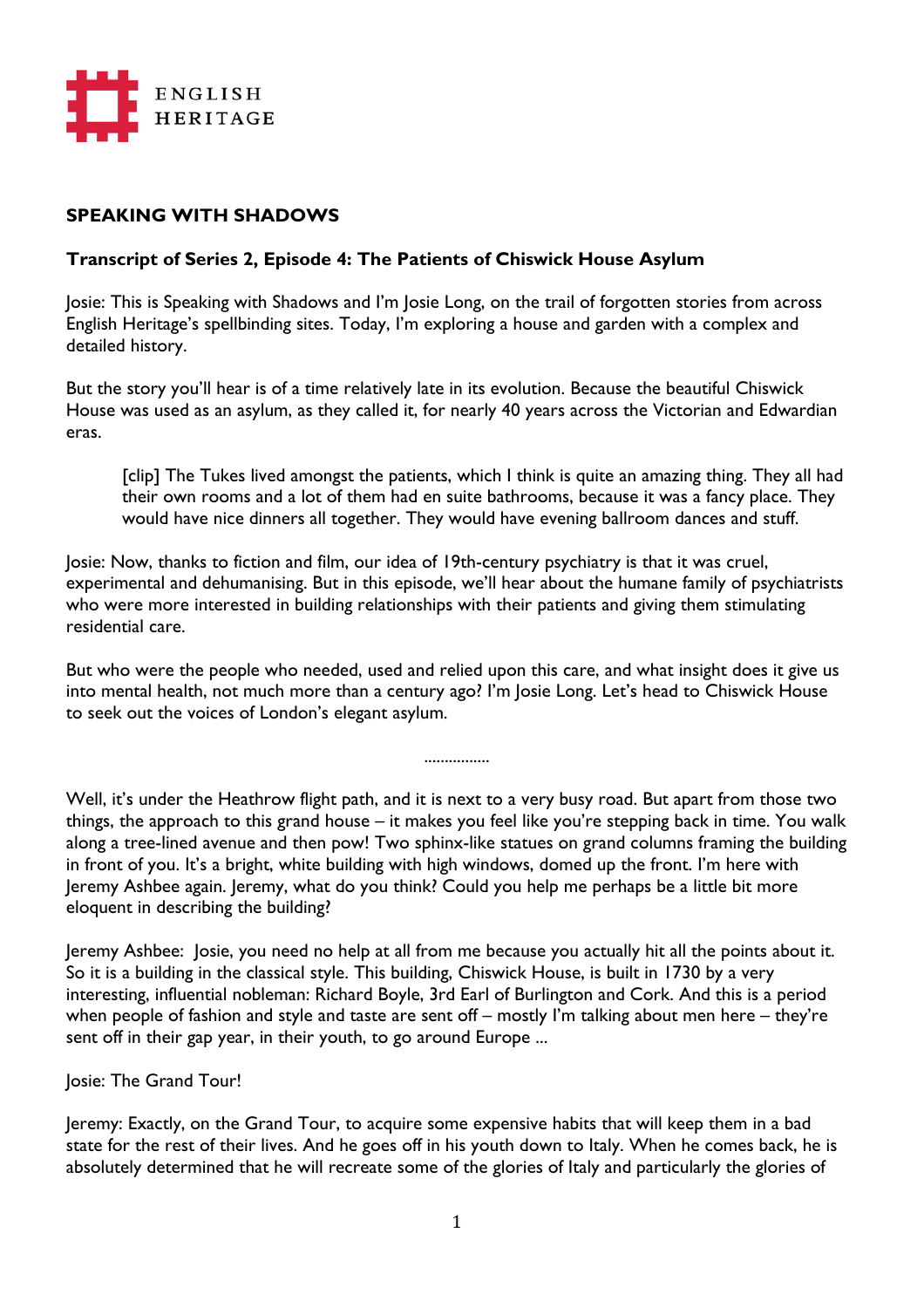

ancient Rome by cherry picking all the fave bits of architecture that he's seen, and seen in books and seen in manuscripts, and he puts them together in this building that he designed. It's an architectural gem. What we've got here is something that's changed an awful lot over time. So when Lord Burlington built this, for example, it wasn't actually the main house, posh though it is. The main house, it doesn't exist any more, but it was on the other side of the hedge just to one side of it – a building probably about double the size of this, and this was ...

Josie: So hang on, what was this?

Jeremy: This was this sort of rather elegant and sophisticated, you know sometimes we've even called it a Wendy House, out the back. It's a playhouse that he can use for entertaining, and he's got his library inside it and he's got his drawing room and otherwise he can sit in there with his invited guests. And you know, think how clever he is and how lucky and well connected. But it's probably not so much for living in.

Josie: We're standing looking at this gigantic Wendy House. Alongside this to our right there would have been a much larger bigger house.

Jeremy: Yes, and all through his time here. That's right. Now one of his successors has to get rid of that house. It's very old. It's not actually in the same architectural style. It was all a bit messy.

Josie: It's too big to manage.

Jeremy: Too big to manage. So get rid of that but the classical villa wasn't big enough to become a house. So then they have to double that in size by putting two wings, one on either side of it, that were three storeys high, and they are built in 1788 about 50 years after Lord Burlington had finished. And they stay right through into the middle of the 20th century. And now they've gone.

Josie: Can you tell me a bit about the gardens here, Jeremy?

Jeremy: So the villa and all the other buildings are in the middle of this glorious parkland, which is quite unexpected I think in suburban south-west London. Historians of gardens are really interested in Chiswick just as much as historians of architecture are interested in the building, because Lord Burlington and his collaborator, William Kent, in the 1730s do something quite new here. Gardens prior to that time – gardens of very rich people – had been very rigidly geometrical, you know, straight hedges, quite complicated and fussy. And what they create is something that's a bit more relaxed and informal. Put the trees in a bit of a more ragged line; where you've got water, don't have it running as a straight canal, but make the edges of it wander around a bit in the sort of serpentine way. And in short, what they have created is now known as the English landscape garden, which is something that's been exported to very many parts of the world.

Josie: It's still obviously a lovely place to live. But why are we here today, Jeremy?

Jeremy: Well, we're here today to talk about a development that takes place at the end of the 19th century and the beginning of the 20th century. And the history of Chiswick after Lord Burlington, it's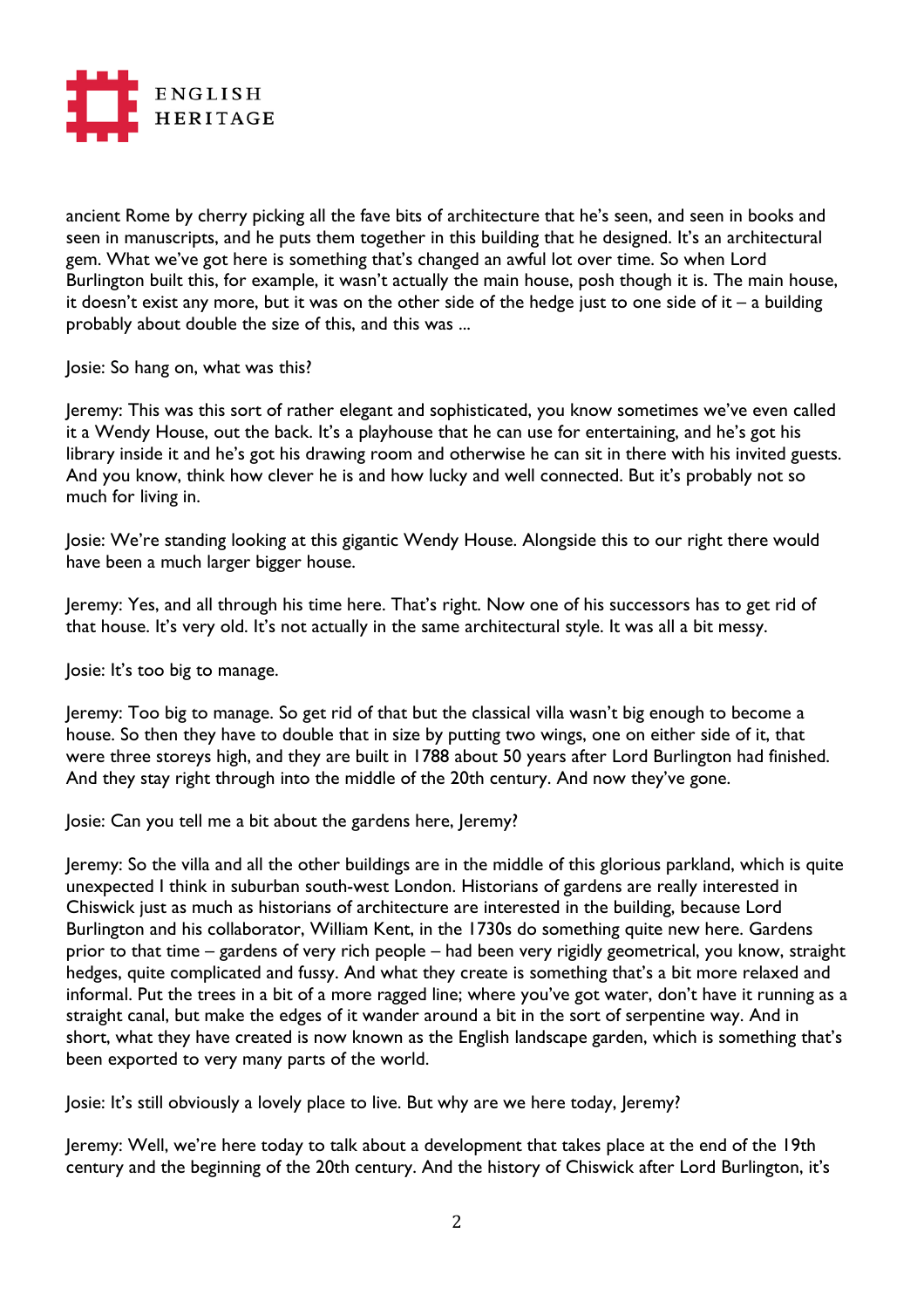

actually got quite a lot of continuities as well as change in it. After he died it's still in an aristocratic family, to the Devonshires, and they use it as a country house, but towards the end of the 19th century the Dukes of Devonshire aren't living here in person. They start to let it out to tenants, initially to other aristocrats, until we get into the 1890s. And there they let it out to a very interesting family, the Tuke family, and it's what they did at Chiswick that we're going to talk about today. And I think to talk about that more, shall we go inside the house? And there we can explain a little bit more.

Josie: Yes. I'd love to.

We've walked through part of the house and then turned down some very narrow, very small corridors that are bright, polished white with columns and statues. But why have you chosen to take us to this bit, Jeremy?

Jeremy: Well, I wanted you to see it because I think it's rather beautiful!

Josie: It is, it really is!

Jeremy: But it's also a great survivor because this actually was built by Lord Burlington even before he built the house and it's survived all the way through the 18th, 19th and through the 20th centuries. Because certainly, it would have been part of the complex in the 1890s, 1900s, 1910s and 1920s, when Chiswick was occupied by the Tukes, this very interesting family.

Josie: Tell me a bit more about them. Why were they so interesting? What did they do?

Jeremy: Yes, the Tukes come from a very interesting family with a background in mental health, quite progressive kind of mental health, and the connection with Chiswick dates to 1892. And at that time, the property was still owned by the 8th Duke of Devonshire, but the Tukes were running another asylum just down the road, called the Manor House. This was scheduled for demolition. So they had a bit of a problem. They needed to find somewhere else to go and to have their practice and to bring the inmates and they managed to take on a lease of Chiswick. So they move down here for the best part of 30 years.

Josie: I really would not expect that at all looking at this building.

Jeremy: It is a bit of a contrast, isn't it? That we've been talking about a country house for the most, you know, well-connected of society, you know, people of great wealth, of great influence. And then suddenly what you're talking about – mental health– that's a completely different world, isn't it? But they did coexist here and in fact, coexisted very well to the extent that by the time the asylum at Chiswick House had finished, in the obituary of one of the Tuke brothers it was said that the name Tuke of Chiswick is now known across the world for particularly sensitive and humane treatment of the mentally ill.

Josie: So what kind of people came here for treatment?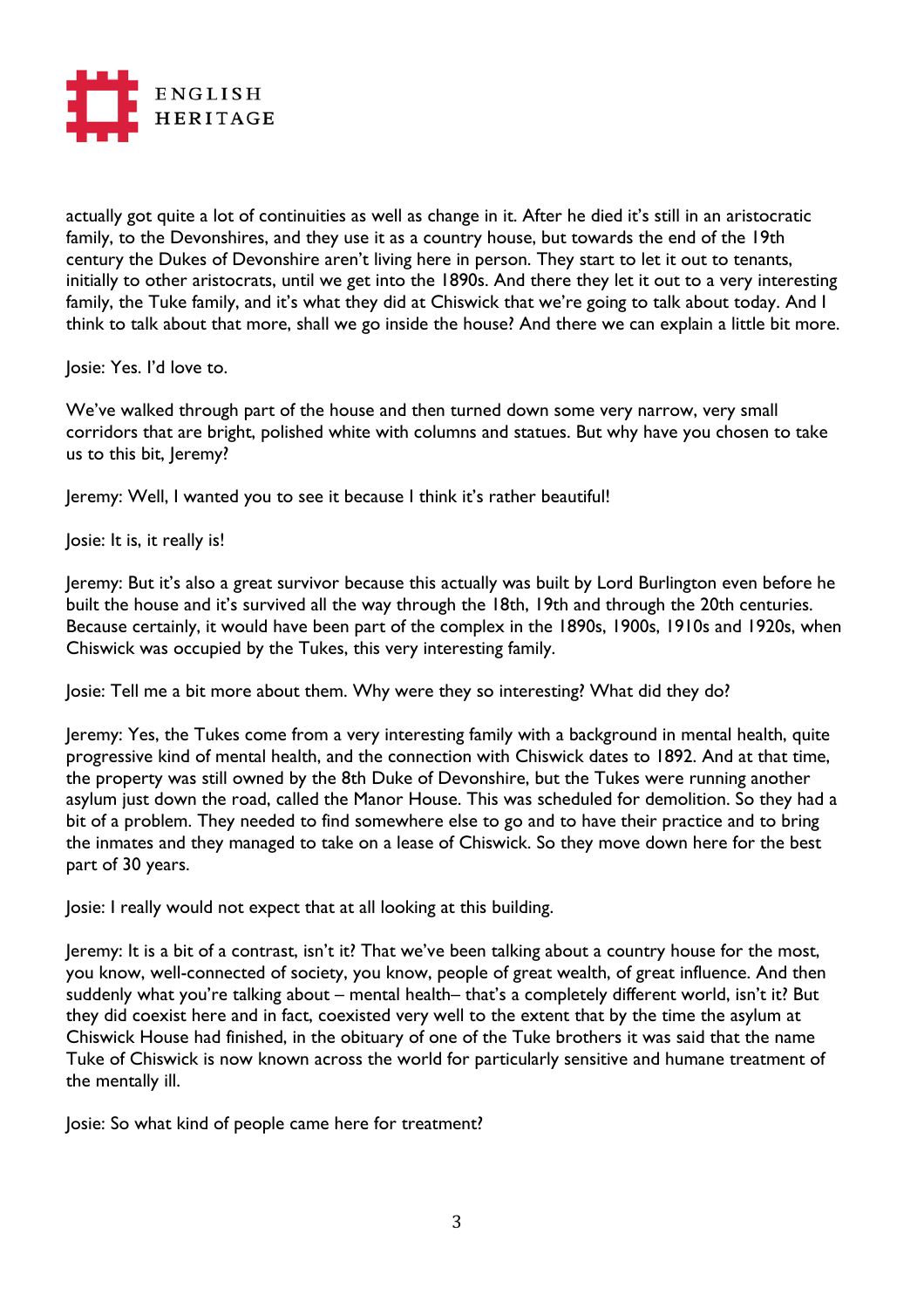

Jeremy: Well, I think you need to see a broader context here and that there were a whole range of different ways of treating people with mental illness. And what you got I'm afraid to say largely depended on how much money you could spend on it. So for your average person who doesn't have money to spend, a mentally ill person, the only thing that could happen for them was that they would be committed to an institution. If you're very, very wealthy, you can actually get one-to-one treatment in your own home, you know, if you can pay for it. And Chiswick is sort of somewhere in the middle of that. This is a private asylum. So the people who are being committed to be looked after here at Chiswick, they and their families are having to pay for it and probably paying quite a lot. And for that, you got all the facilities that the house and its outbuildings could offer: a large staff; you might bring your own servants and other people like that with you; and medical care from people like the Tukes, who really did seem to be actually at the forefront of their profession. And think very, very hard about what was best for you.

Josie: Where did people live? Did they live in this part of the building? Did they live in one of the parts that doesn't exist any more?

Jeremy: A bit of both to be honest. The 1901 census talks quite a lot – I think there are 34 inmates in there and 48 staff. There's also the household of the Tuke family themselves. One of them lives in one of the lodges at the gates and another one actually lives in the main house in one of the wings that's been removed. And some of the patients would certainly have lived in the enlarged house, the villa at the centre. Others of them may well have been lodged in the very room, very building where we are. And there was a quite large building over a little bit further away that's gone now, but its site is partly marked by the Chiswick House cafe and that's known as the Grosvenor Wing, and quite a lot of the inmates of the Chiswick House Asylum would have been living there as well.

One of the hallmarks of the Tukes' regime is that they are very much not separated from wider society – that the grounds were available to local people to come in and use as well as for the inmates. But also, the inmates were encouraged to go out. So the inmates were encouraged to spend some time in their own houses, with their own family and to have recreational pursuits. One of the things most famous about the Tukes is that they are sportsmen of quite some standing – fanatical and actually quite talented cricketers. And the cricket pitch that's still part of the grounds, it was laid out by the Tukes for themselves and the inmates of the house to be using. There are tennis courts and still there are tennis courts here, and they used to have outings to go rowing, to go sculling on the river Thames. They used to have outings to the local theatres and others. And this was all deemed to be a very, very good thing for their treatment.

Josie: Thanks, Jeremy. It sounds like the grounds and the environment of Chiswick House played a really important role in the lives of the patients and the medical family that lived alongside them here. We're going to take a walk around the grounds next. First, though, Dr Sarah Cheney is an asylums historian and research fellow at Queen Mary University of London. She told me a little bit more about asylums and the treatment of their patients in the Tukes' day.

Sarah Cheney: I think we have this perception of asylums as these cold torturous places. A lot of the impressions and assumptions we have about asylums are based on the 20th century. Many of the institutions set up in the 19th century grew and grew and grew, getting to their largest after the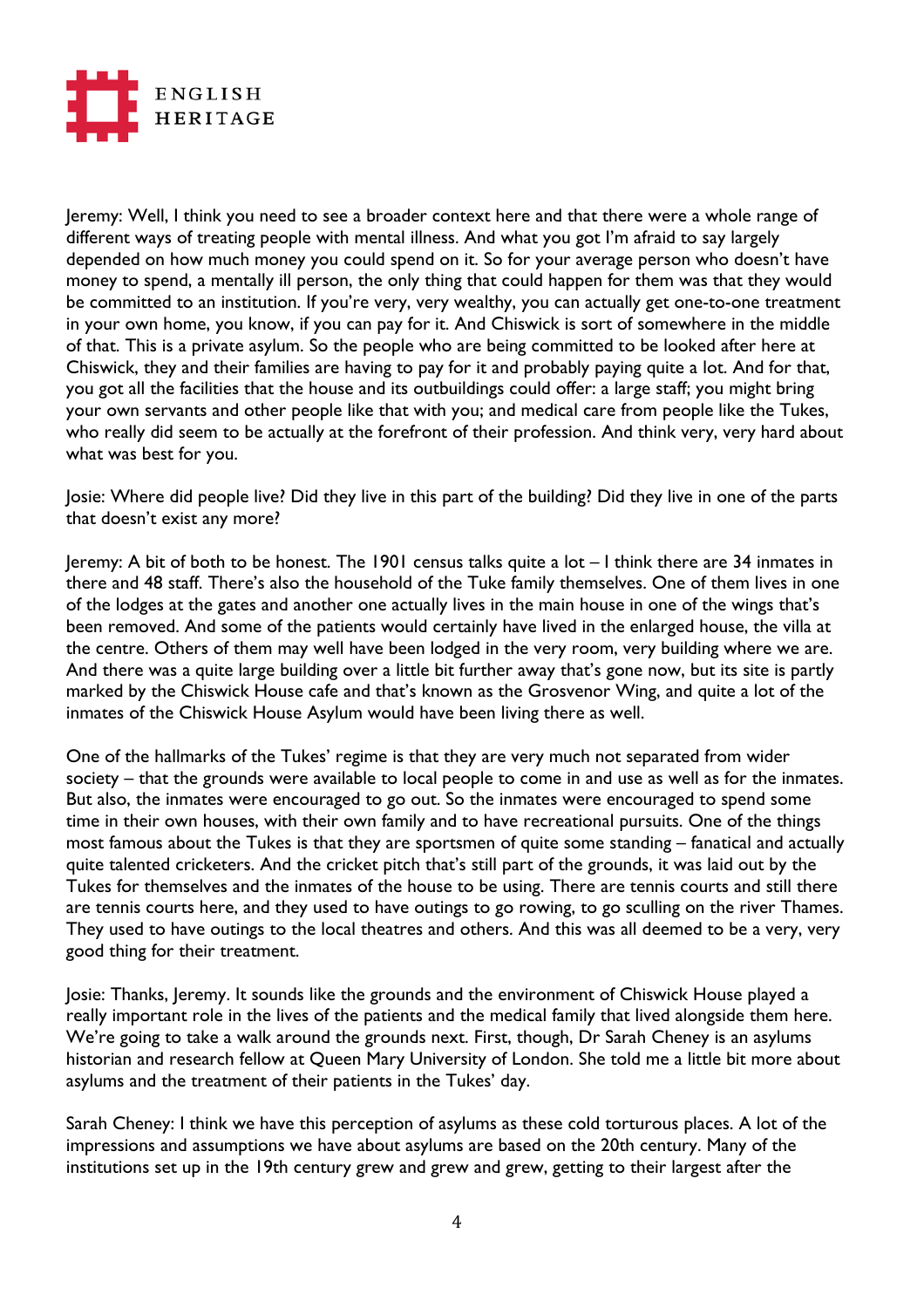

Second World War. So they were overcrowded, they were very understaffed. They didn't have the facilities that they were supposed to have when they were founded, but when they were founded in the 19th century, those who created these asylums wanted them to be a space for people to get away from their lives. They were supposed to have domestic furnishings and beautiful grounds. Every county had their own public county asylum. And those were seen really as a kind of sign of the philanthropy of the area that they treated the residents well.

There are certainly differences between the public and private asylums. And one of the big things there was the size. The public asylums tended to be huge. They would have often over 1,000 patients. Whereas private institutions will be much smaller. Private asylums had a higher staff to patient ratio. They were able to provide better care for the patients. They were able to provide support for them to go into the grounds and things like that. And then also in the county, public asylums there was a big focus on work as well. Inhabitants of the institutions would be providing a large amount of the work in the institution itself.

As the 19th century drew on, psychiatry was really developing through that period. If you go back to the beginning of the 19th century, many of the institutions, a number of them were run by lay practitioners, they didn't have to have a medical background but as the 19th century progressed, asylums increasingly became run by medical doctors who then specialised in psychiatry or medical psychology as they tend to call it. And most of them felt that mental illness was curable. The way they did this tended to revolve around the moral treatment that had been brought in in the earlier 19th century: pleasant atmosphere, occupation, the domestic furnishings and the grounds of the institutions. So there was a lot of emphasis on humane treatments of people with mental illness during the later 19th century.

....................................

Josie: Thanks Sarah. It's back to the gardens at Chiswick now, because as Jeremy mentioned earlier, they played an essential role in asylum life. The residents were not hidden away here. They were often high-society operators who were used to buzzing social lives and the Tukes were all about integration. For that reason the grounds that Chiswick were often open to the public and a big part of the local community.

I'm about to meet someone who can explain why the gardens here are also still supporting community mental health and wellness today. Harvinder Kaur Bahra is the Community Participation Manager at Chiswick House and Gardens Trust.

Hi Harvinder, it's really nice to meet you. Tell me a bit about where we are. We're in such a beautiful garden right now. What goes on here and what's your work here?

Harvinder Kaur Bahra: We currently are sitting in our really beautiful walled kitchen garden which is over 300 years old I think. And my role very much is to be working with local community organisations and supporting them with accessing this amazing space.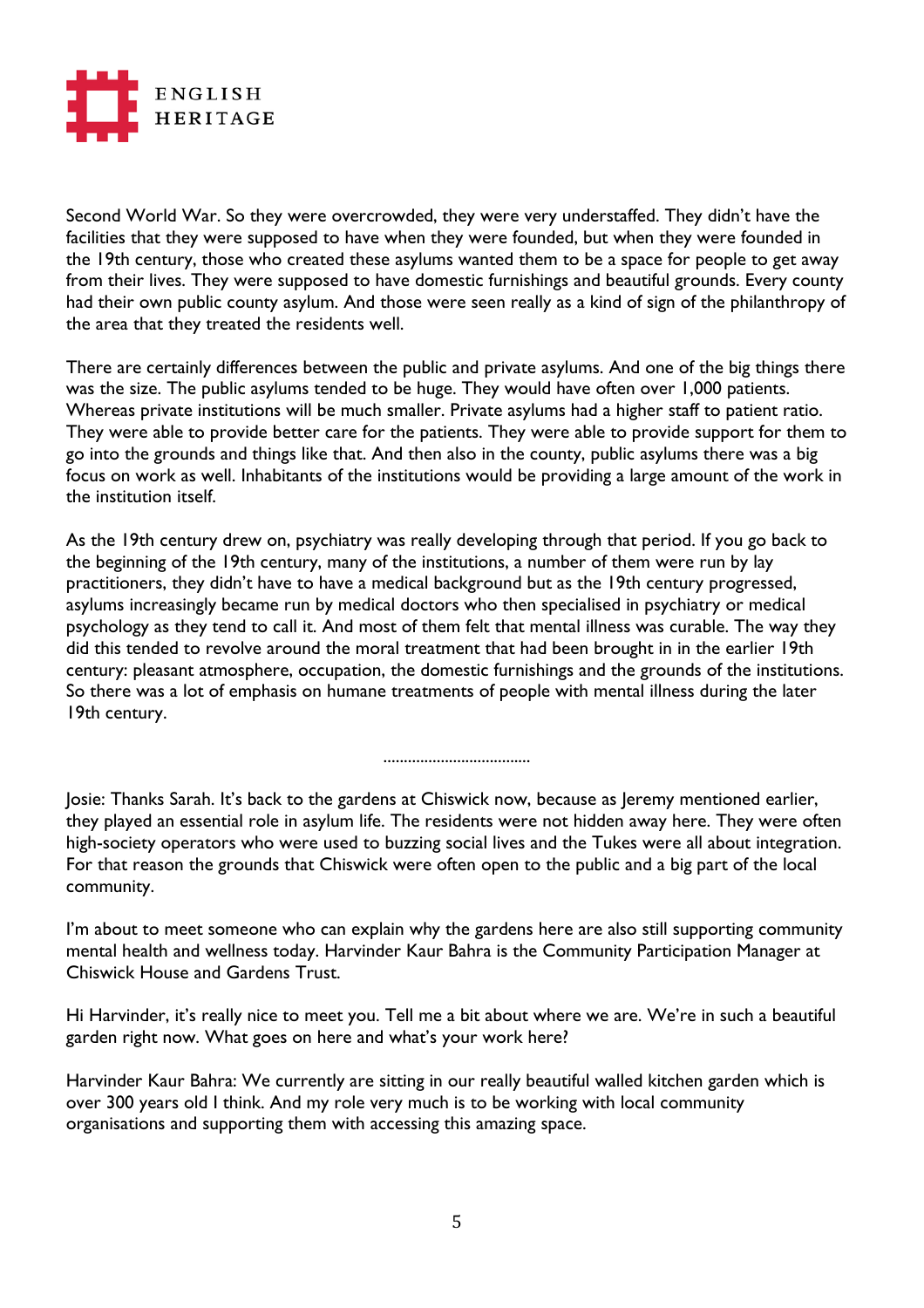

Josie: So making sure that people who perhaps wouldn't necessarily consider this space as for them and belonging to them actually are reminded that yes, it does belong to them, and they are part of the community.

Harvinder: We know that this space is well visited. We know that people love coming to Chiswick House and Garden, but we're very aware that, you know, that we've got a really rich, diverse community. And there are many community groups and how those don't feel like they belong in their space like this. They don't have the confidence to access spaces like this.

Josie: Tell me a bit about some of the groups that you work with and how that works.

Harvinder: So I'm talking a lot to community organisations that work with audiences that might need support in accessing these spaces. So again, working with quite isolated, vulnerable audiences audiences that may be dealing with lots of barriers around confidence, maybe health and well-being; around welfare and access to these opportunities; dealing with people that just may not even know about this space, so audiences with special educational needs, and diaspora communities.

Josie: That feels really apt when you think about the fact that you used to be a space that was so recuperative and that was designed to aid people's mental health and well-being. Is that something that you think about when you're doing your work as well?

Harvinder: A big overarching theme of all our work is about improving physical and mental health and well-being. So, a lot of the groups that we're working with may be dealing with mental health issues. They may be dealing with issues of depression, isolation, bereavement. We know being in spaces like this inspires well-being. We know that improves people's sense of feeling and just feeling better that day, if they get out of their house. So whether we're actually planting or we're digging or we're just sitting in those spaces and we're talking – all of that has an impact on our mental health.

Josie: Oh that's brilliant. It's so wonderful to see it in a city in such a big and broad way.

Harvinder: And I think that's such a good point to make because I know the volunteers will often come with not necessarily any horticultural skills, but they want to be in this space and they want to help out. And that's something that's very much nurtured and encouraged by our gardening team, is that you don't have to bring those skills.

Josie: It's great to know that the gardens are still playing their part in community well-being, thanks to Harvinder and the team.

For me, there's still a very large piece missing from the story of Chiswick's time as an asylum. Who were the patients who stayed here? What was their experience? And why were they here? Fortunately, the Tukes' handwritten casebooks still survive at the Wellcome Collection in London, but it takes a little bit of expertise to decipher them and discover the stories they can tell. Luckily Rosie May has taken the time to seek out these stories and I'm heading back inside to meet her.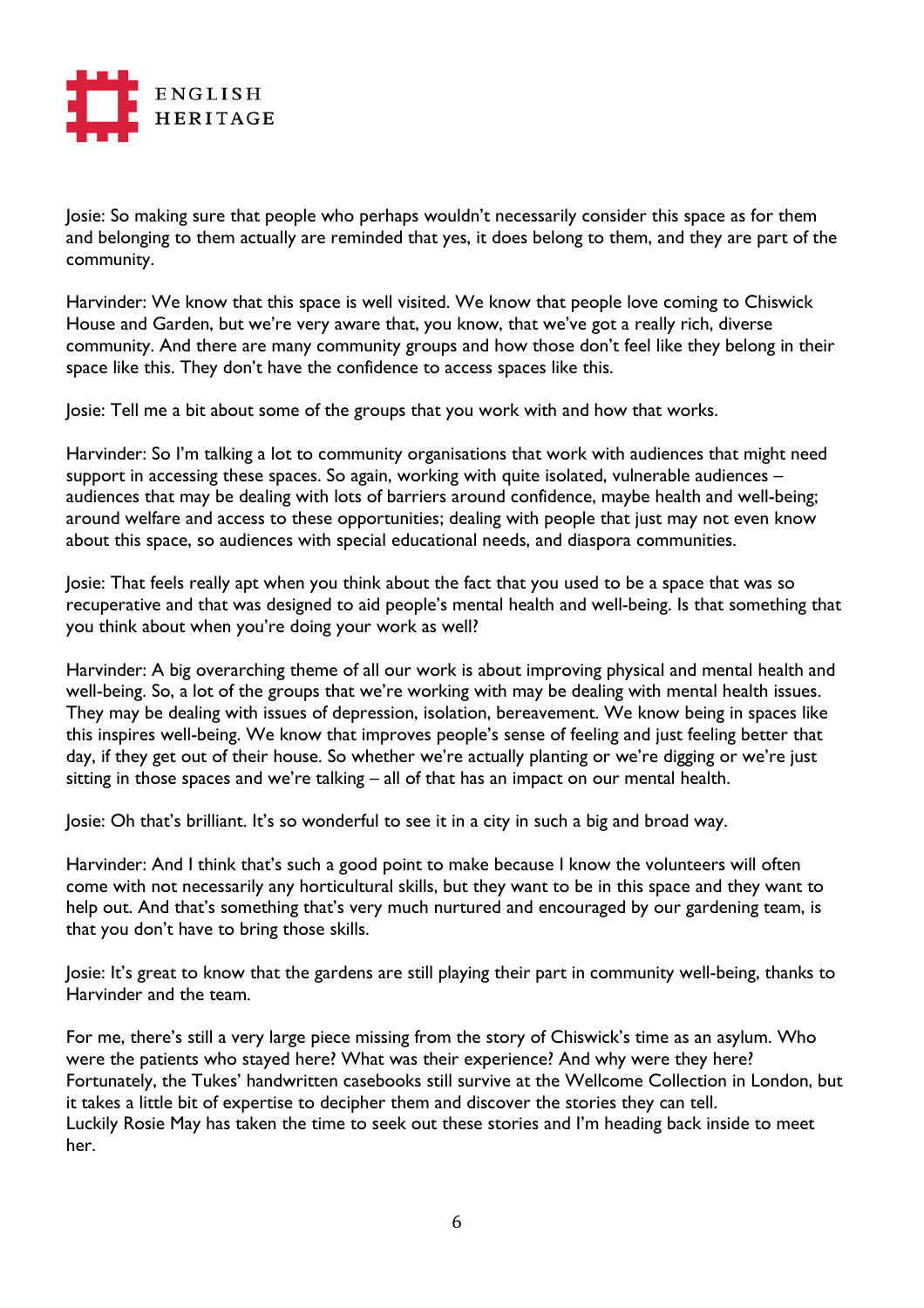

Rosie, thanks for coming to talk to me about this, and I'm excited to ask you about your research into the patients at the asylum. But first then, let's talk a tiny bit about the Tukes. We know that they were in the Manor House Asylum. That was scheduled for demolition, so they moved over to Chiswick House. What else do we know about who they were and in particular, what their methods were in running the place?

Rosie May: Sure. Yeah, their dad was quite a well-known psychologist, psychiatrist, Thomas Harrington Tuke, who ran the Manor House Asylum. And the kids obviously wanted to follow in his footsteps. There were three boys, two of them trained as doctors. And the other one was obviously didn't quite make the grade and he just became the accountant for the asylum. They were really keen on talking therapies, which at the time was it was sort of an area that was growing. Typically most of the sort of cures for madness were either drugs or restraint or just, you know, there wasn't a cure. It was just about symptom management as we call it now, but just keeping people out of sight and out of mind. So they were trying to get people to – they were very interested in the causes of people's psychoses. And so they would actually spend a lot of time talking to their patients.

Josie: I know that you've researched a lot into the patients at Chiswick. Tell me about that.

Rosie: It was a private asylum. So they were rich patients. It wasn't a paupers' lunatic asylum. You had to pay quite a lot of money to go and stay there. I guess it's probably the equivalent of something like The Priory today, you know. And in fact, it was such a nice place to stay they actually had people who just lodged there. That weren't they weren't actually patients, they were just go and live in a lunatic asylum, which is just a great fact.

Josie: That's so interesting. Because obviously it's like, the crossover between a place to convalesce and a spa.

Rosie: Yes. It was a well-known asylum, it was a desirable place to go. It was a place where you'd go and send your relatives without too much shame. I think when we think about a lunatic asylum – and I'm saying lunatic asylum just because that's what it would have been called at the time, it's not ideal language for now - I think you'd imagine, you know, a big brick building with like railings around it and tiny windows and no one going out. Whereas this was the polar opposite of that. It was all very open. The patients would walk around the grounds all the time. They would have loads of garden parties on the site. All of the locals of Chiswick would come in and visit for the day, you know, they would chat to the patients over the walls. It was very open. It wasn't a thing where people were hidden away. People would be out and about in the grounds all the time.

Josie: That feels quite modern. It really does. There's some really good quotes from the transcriptions of the casebooks that we're looking at here, where it talks about one of the patients called Sir G. And even the fact that the patient is a Sir, you know. Okay, we know what the clientele is. It says: 'Sir G amuses himself about the place looking after golf greens, the management of which he is very jealous.'

Rosie: Oh my God. Yeah, there were so many that, like, took the gardens to be their own thing. There's a guy, he was really into his botany, and I think he just went out in the garden and really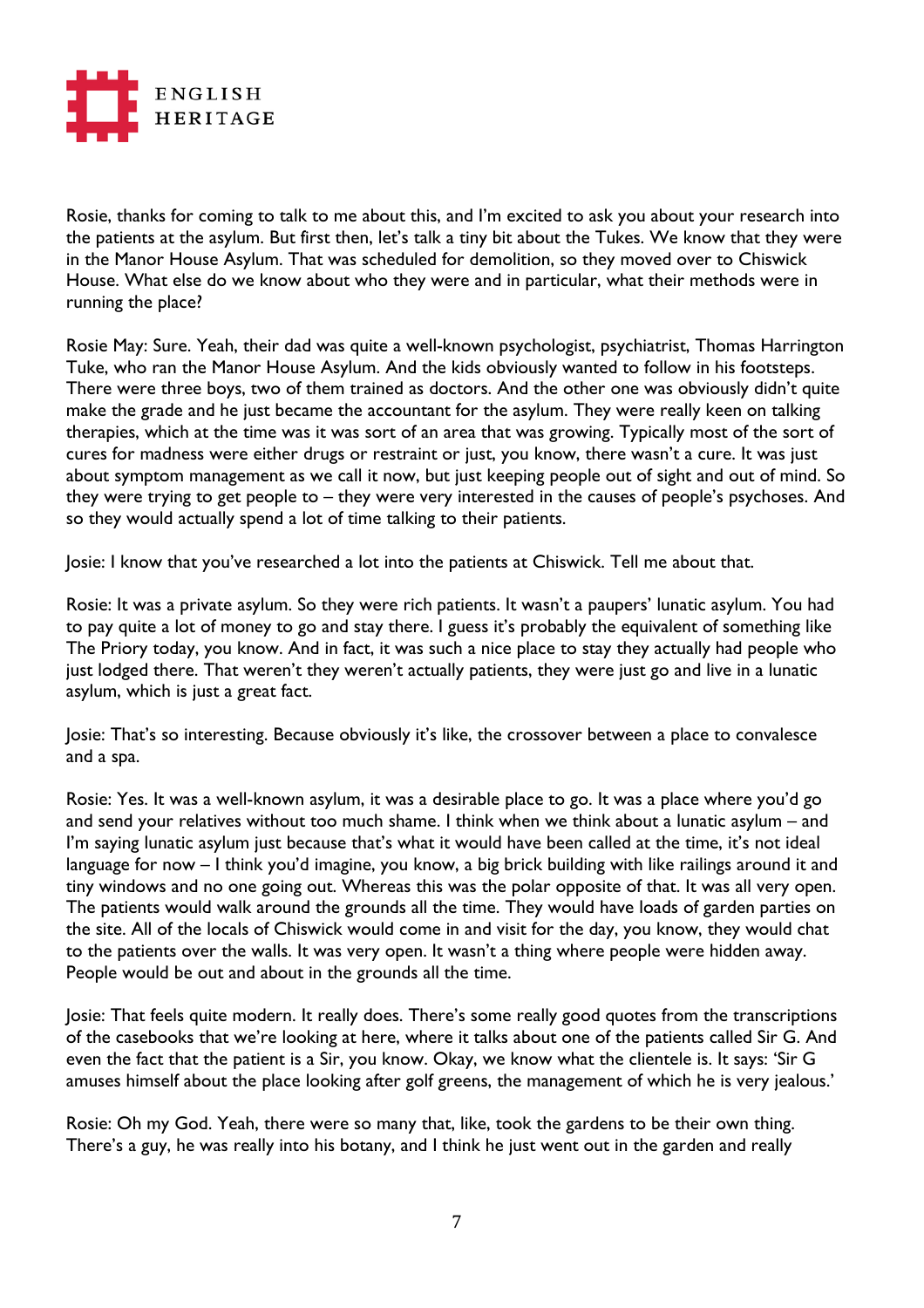

obsessed over the plants in the garden and actually wrote to the doctors asking to go to Kew because there weren't any oleanders in the grounds and he really wanted one.

Josie: How long did people tend to stay?

Rosie: I'm not sure there's like an average time. Certainly some people were there for their whole lives and they lived and died there, but a lot of people were in just for short periods for, you know, acute cases of psychosis or nervous breakdown or whatever, and then would leave.

Josie: Actually but then they were treating a broader range of conditions because some of them were conditions which now have been recognised as medical conditions.

Rosie: The casebooks are very interesting because they very rarely formally diagnose people. They just write huge reams of lists of descriptions and behaviours, and descriptions of the state of their tongue and their hairline and absolutely everything else. But don't ever say this is clearly a case of whatever and this is our treatment programme. They just monitor.

Josie: Why is that?

Rosie: The job wasn't really to diagnose. Their job was to either cure or symptom manage. So a lot of the people there were clearly there because they were having the side effects of having syphilis. But they wouldn't have been named as that because that was very shaming.

Josie: So there was still lots of taboo at the time, even in this kind of environment.

Rosie: Yeah, absolutely. Because it's everything from alcoholism to shell-shock to a nervous breakdown brought on by a romance, to the side-effects of syphilis, to head injuries, to learning difficulties. I mean, it's a huge range that they're dealing with.

Josie: I'm really interested that they were like throwing as much as they could against the wall in terms of like, let's look at their hair. Let's look at their tongue. Let's write everything down. Just in case we find patterns and stuff.

Rosie: Yeah, it is, because I think the thing that's really interesting is that all the cases had to be maintained by law. It's the middle of that Victorian sort of bureaucratic growth, you know, where they wanted records of absolutely everything and everything had to be overseen by commissioners.

Josie: What was it like for you to call them up and open them?

Rosie: It was dreamy. It was like my nerdy historian's fantasy of like, locking myself away in an archive, with these fusty old Victorian casebooks. They were huge. But yeah, the handwriting was classic doctor's handwriting. It was completely and utterly illegible. So there are probably some absolutely wonderful, amazing people stories lodged in these casebooks that are impossible to decipher.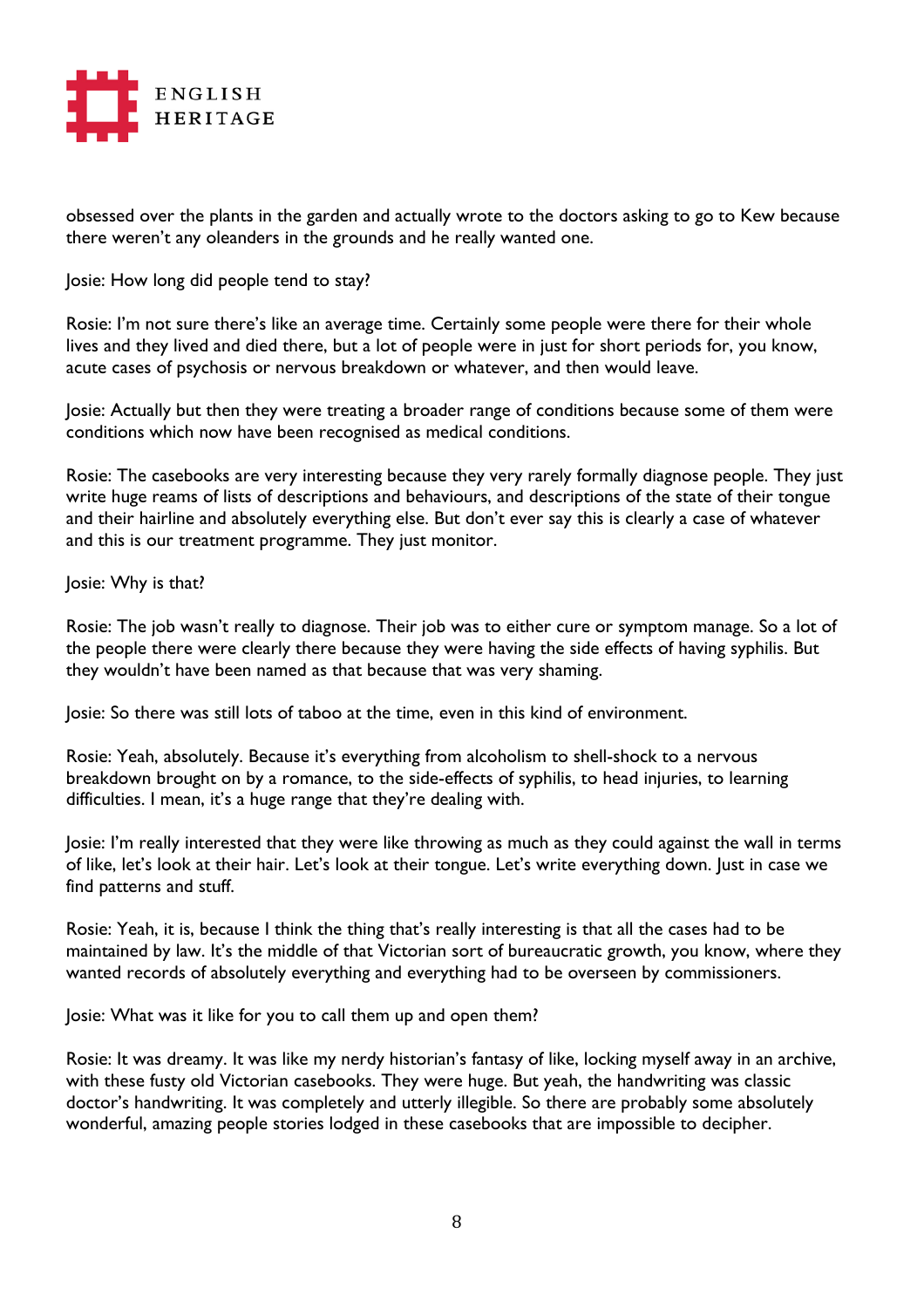

Josie: Well, it's so interesting to me to think that its sort of function as a rehab, as a recuperation space, as a place where people should actually be getting medical treatment, but it doesn't exist yet. And there's a place that's like looking after people who would maybe be living in sheltered accommodation and stuff. So it's all these different things at once.

Rosie: Yeah. And also the Tukes lived amongst the patients, which I think is quite an amazing thing. They all had their own rooms and a lot of them had en suite bathrooms because it was a fancy place. They would have nice dinners all together. They would have dances, had a lot of like evening ballroom dances and stuff.

Josie: There's a lot of trust there, I think, as well, which is sort of refreshing to think about.

Rosie: Yeah, I think so. I think the relationship between the doctors and patients is, I'd say it fundamentally seems to be quite respectful, though you do see in a lot of the notes, the doctors are getting clearly exasperated with the patients because a lot of them have been there a long time. They're not showing improvements. There's quite a lot of patients that are also quite angry at the doctors.

Josie: Oh, yeah. There's one here. There's a letter of apology because it says 'Dear Mr Tuke, I'm exceedingly sorry that I should have struck you such a cowardly blow and used insulting language towards you before attendance.'

Rosie: So the day that he wrote the letter to apologise for the cowardly blow that he struck, he also wrote to 'my dear WG' (and we don't know who that is), saying, 'It is absolutely imperative that you and Rocky should do something on my behalf. I have been very off-colour now for some six weeks and my holiday did me no good.' (They had holidays from the asylum as well.) 'What I have suffered during the last 12 years amounts to false imprisonment. And that of the very worst order, social [something, probably isolation] of such long-standing can only be based on charges of a criminal nature of which I am quite innocent, but know that they have been deliberately cooked up.'

Josie: You can see what a complicated state of mind that person's in. It's such a window onto that person's life.

Rosie: It is. And the other thing that's really interesting is that letter never got posted. That letter was found in the casebooks.

Josie: Let's talk about the fact that in your research, it sort of showed a difference in the way that men and women might be treated or appraised by the doctors.

Rosie: Absolutely. Yeah. I think it's, you know, it's very much of the time. They describe the physical symptoms of both male and female patients on admission. But absolutely, if a woman was in a state of distress or dishevelment, it was seen to be a great signifier of her complete mental collapse. So there's one woman who comes in and she looks like she hasn't cleaned her clothes despite coming from a well-to-do family. She's got a hairpiece that is scruffy and they write about it in like the most detailed terms with almost a certain sense of horror – bearing in mind these are doctors and they've seen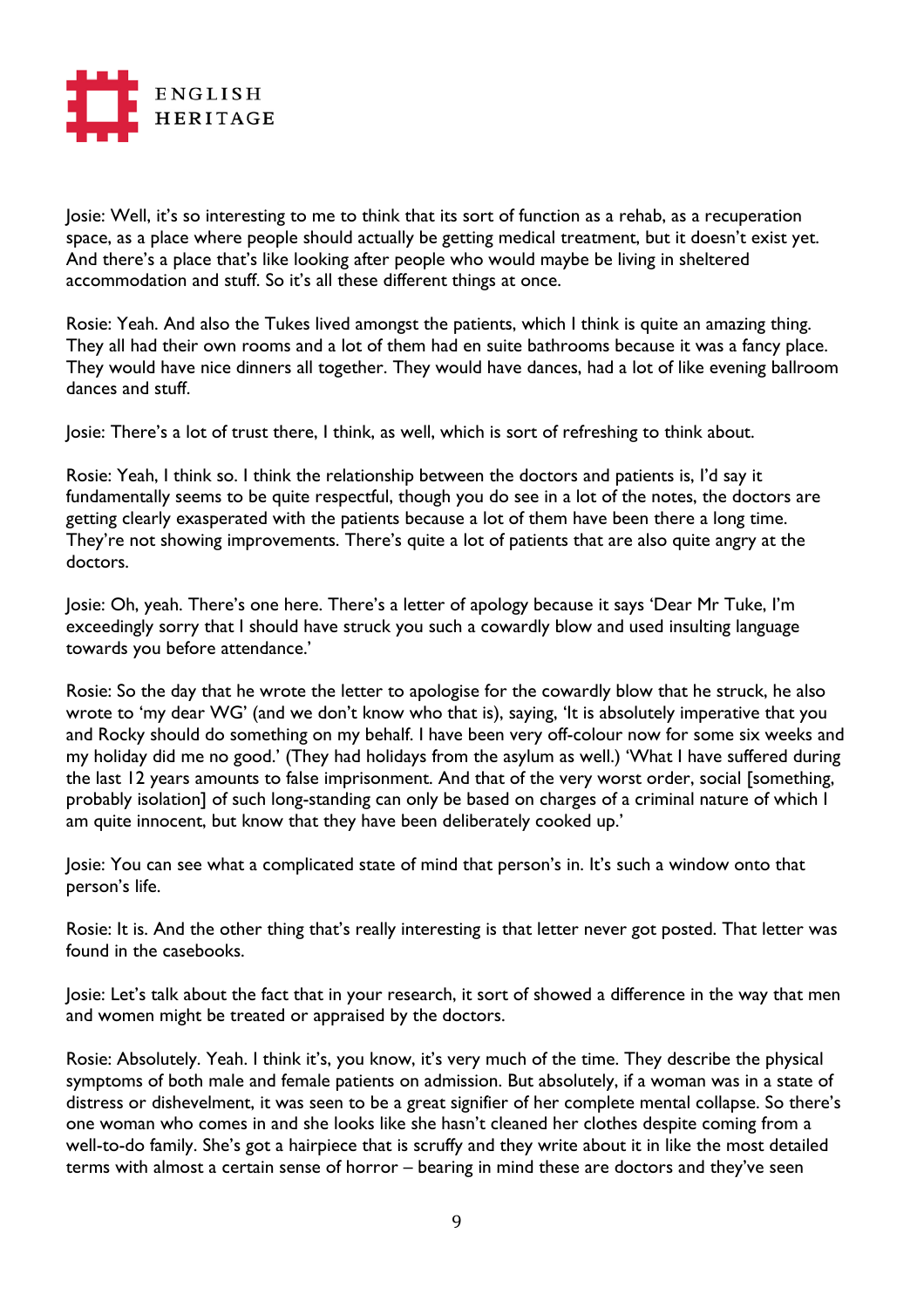

patients coming in in all sorts of states. They are absolutely horrified that this woman has come in in such a dishevelled state, despite being a fancy lady from a fancy family. Whereas men are not described like that. Not at all. Men are just literally described by their height and their stature and their weight.

Josie: There's this Mrs P. She defaced the letter from her husband saying that he was a liar and he was seeing prostitutes; sent a threatening postcard to Dr Tuke to discuss tactics of war and peace, saying he'd better comply with this request 'or it will be the worse for him and his professional brother who dared to certify me as a lunatic'.

Rosie: I have a lot of love for Mrs P. Because I think a lot of the narrative around asylums is that a lot of women were locked up when they became inconvenient to their husbands or, you know, if they were being too bolshy or too assertive in their marriage or if they'd had an affair or if their husbands were having an affair and they wanted to get rid of the woman. I don't think that is particularly borne out in a lot of the cases, but I think with Mrs P it possibly was. And I like the fact that she is quite clearly standing up for herself.

Josie: And you get a really strong sense of that person's character and that person's sort of strength I guess.

Rosie: Yeah. She was suffering no fools, that one.

Josie: I've noticed that you've chosen not to give the full names of the people you've researched. Why is that?

Rosie: It's a slightly contentious issue about the naming of people from asylum records. It's absolutely possible to do it because these records are over 100 years old. I chose not to because these are real people and they also have real living relatives. It wasn't that long ago, and I think it's really important to actually afford these people some dignity. They are, a lot of them, in very distressed states.

Josie: Thanks, for talking to me. It's really interesting, and it's just like, it's so vivid. Like, that's what's so amazing is you get such a deep snapshot into each person's life in such a small amount of record.

................

Rosie: I just think it's really magic that you see a little bit, but I would like to know the rest of it.

Josie: Even if the science was experimental and there was still a level of objectification in the way patients, women especially, were treated at Chiswick House, it does seem that patients there were treated with compassion.

The private asylum story adds nuance to our ideas of late Victorian asylums, but I want to know more about how treatment at Chiswick measures up to the experience of the wider population in the Victorian period. There's one London institution that always gets a mention in the story of English asylums, and that's Bethlem Hospital in south London, or Bedlam as it's infamously known. Today it still exists in Beckenham, where its Museum of the Mind shares some of the insights generated by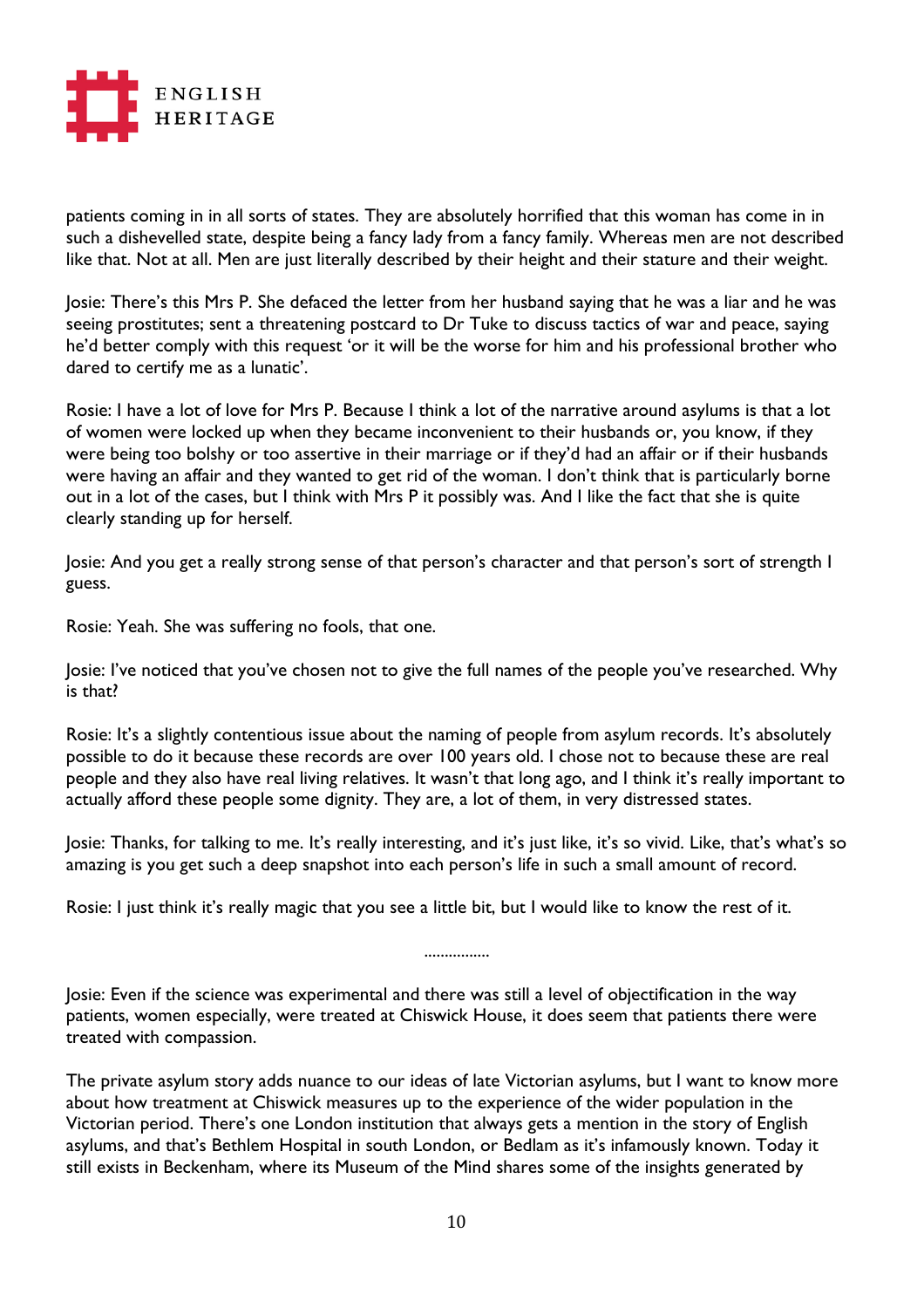

centuries of archives. So that's where I'm off to next, to understand more about the history and the evolution of psychiatry and our social attitudes to mental illness. I'm joined by David Luck, the archivist there.

Hi, David, it's nice to meet you. I want to ask about how Bethlem evolved from a sort of early day, historic asylum.

David Luck: So the hospital is established as the Priory of St Mary of Bethlehem in 1247. St Mary of Bethlehem is a crusader church and the priory is founded as a base for that church in London. It very quickly moves from priory to a hospital, which doesn't mean a hospital in the sense we know it. It means a hospital as in a place of hospitality.

Now, round about 1400, we start getting mention of people who were so-called lunatics being kept there. Bethlem at this point is kind of like a precinct. It's not a single building, it's many different buildings, and these buildings have lots of different purposes. And it's only really the mid-1400s that it seems to be solely for the care of people with mental health issues.

Josie: That's so much longer than I thought. That's centuries more than I thought.

David: Yeah, it's the oldest psychiatric hospital in Europe, we think. So it moves into control of the city of London in the 1550s. Its official title becomes Bethlem Hospital, but it starts becoming known to the populace of London as Bedlam, and that's sort of where we get a lot of our images of Bedlam from, in particular the famous Hogarth sketch of the Rake's Progress, where the rake is confined to within something that looks a little bit like Hell to our modern eyes. It's not entirely accurate. Hogarth is exaggerating for effect. But there are historical accuracies within that. And in 1930, the hospital moves to where we are now, which is Monks Orchard out in Beckenham.

Josie: It's hard to look back at things from a few hundred years ago and not be quite horrified.

David: One of the conceptions of madness, at this point, is that people who suffer from it, who suffer with mental health issues, do not feel the cold or pain, which yes, it's absolutely mind-blowing to us today. Visitors who would have been able to come into Bethlem were charged as well. And that money would have gone straight back into maintaining the hospital. So yes, there is something really barbaric, I think, is not too big a word for us, but there was a purpose to it. The hospital was a charity, and was a charity from the moment it comes into the city's hands. The city appoints the board of governors who look after the running of the hospital, but they do not fund it. The funding has to come from somewhere else. And in this case, up until around about 1770, when visitors are banned, that funding comes from donations from passers-by, or from people visiting.

Josie: And then, how did things change and reform over the 19th century?

David: I think what you see, if you take in the history of mental health and mental health treatment, is not an upward progression. You see false starts. You see troughs. You see times when people move away from worthy ideals. What is definitely changing in the early 1800s is this idea that you can simply chain people up – ideas come in about non-restraint, about treating people with respect. What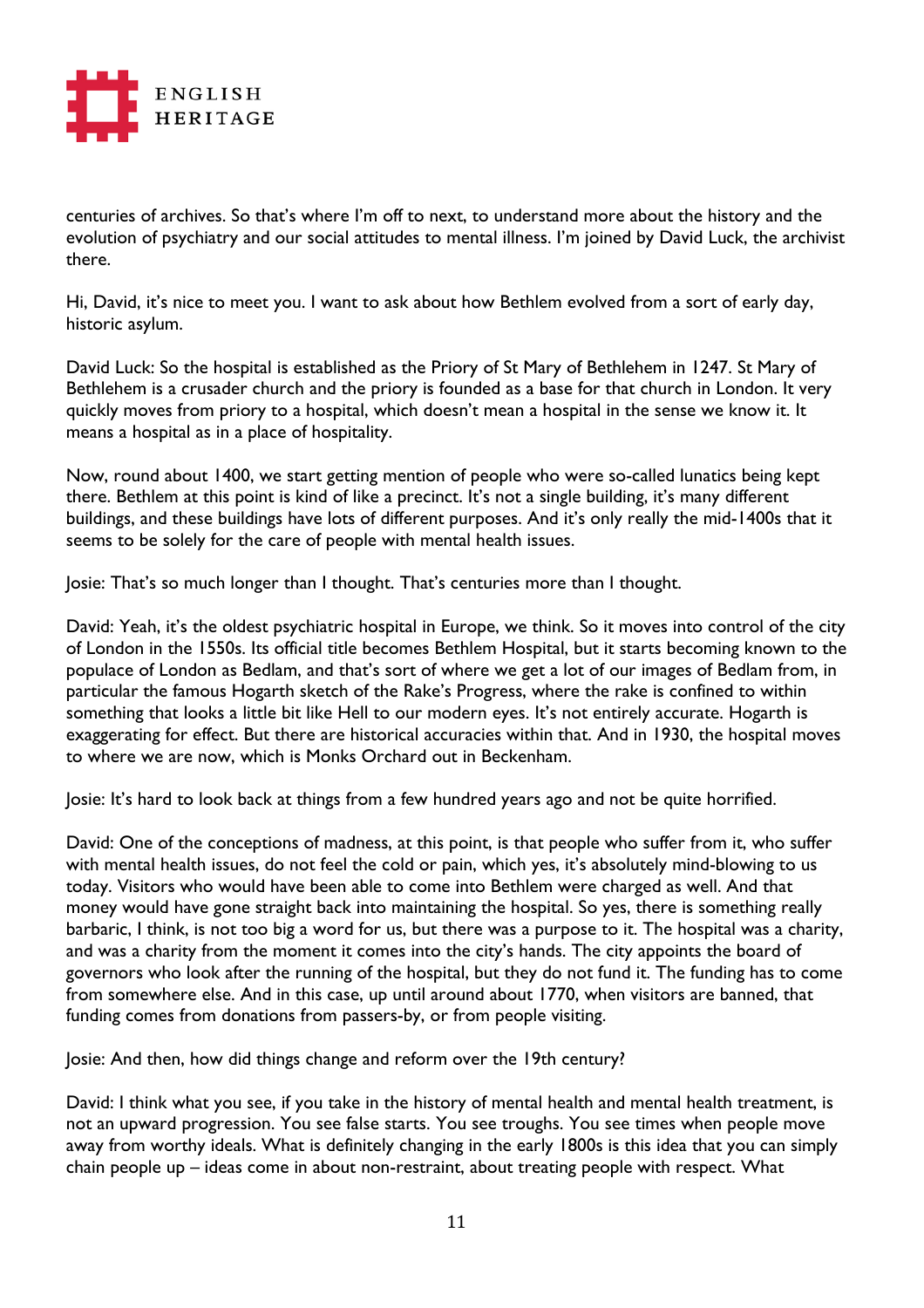

Bethlem propagates is an idea that the people who are inside Bethlem have lost that that makes them a person. If you lose your mind, you are no longer a human being. And I think what comes through from other places of treatment is an idea that you are still a human being worthy of respect, and I think that's probably the big change that happens.

Josie: In the late 19th century you do have people like in Chiswick House who are focusing on occupational therapy and sort of modern, more wellness-based treatments as well.

David: Yeah, and Bethlem is doing something similar. When William Charles Hood comes in, in the 1850s, what he tries to do is environmental therapy. So he creates a nicer environment for patients, a relaxing one. So he encourages activities that we have photographs from later, obviously, that show patients playing bowls out in the garden or badminton or croquet. We have sewing start to happen. He encourages pets. And one of the doctors went everywhere with a parrot on his shoulder, which is truly quite the thing. There are hospital cats, you know, it's to encourage a sort of calm environment.

Josie: And those are things that like today people would obviously recognise as being beneficial for kind of happiness and well-being. And then how did that go on to evolve nearer the end of the 19th century and the beginning of the 20th century?

David: Well, what happens across the 1800s is this development of a public network of mental health care, the asylum network, county asylum network. And that that's actually a long hard slog down the road. By the late 1800s you essentially have a point where for the very poorest, the public sector provides and that sector is regulated as well as the private sector by the same people. The inspectorate are called the Commissioners of Lunacy. Everywhere has to have a licence, and they're going around and they're looking at all the hospitals. I actually have the report of Chiswick, if you would like to see it.

Josie: Yeah, I would love to.

David: Probably from the early 1900s.

Josie: 'There on the books of this house, which we visited today from the 1st of October 1904, the names of 16 patients of each sex, all of whom we've seen with the exception of one gentleman who is absent on leave and two ladies who at our visit were out for the day. We can report in generally favourable terms on the personal condition and dress of the patients. One gentleman was in seclusion. The general health of patients was satisfactory. One gentleman manifested considerable mental improvement.'

David: While there is regulation, it's a very narrow regulation. We're looking at a slow move where people start appreciating the people in these hospitals as people. Giving them more rein to be themselves. Sort of having a sense of a sort of bottom-up community that leads in the 20th century into therapeutic communities, where patients have a much bigger say in how they are treated in their schedule and that sort of thing.

................................